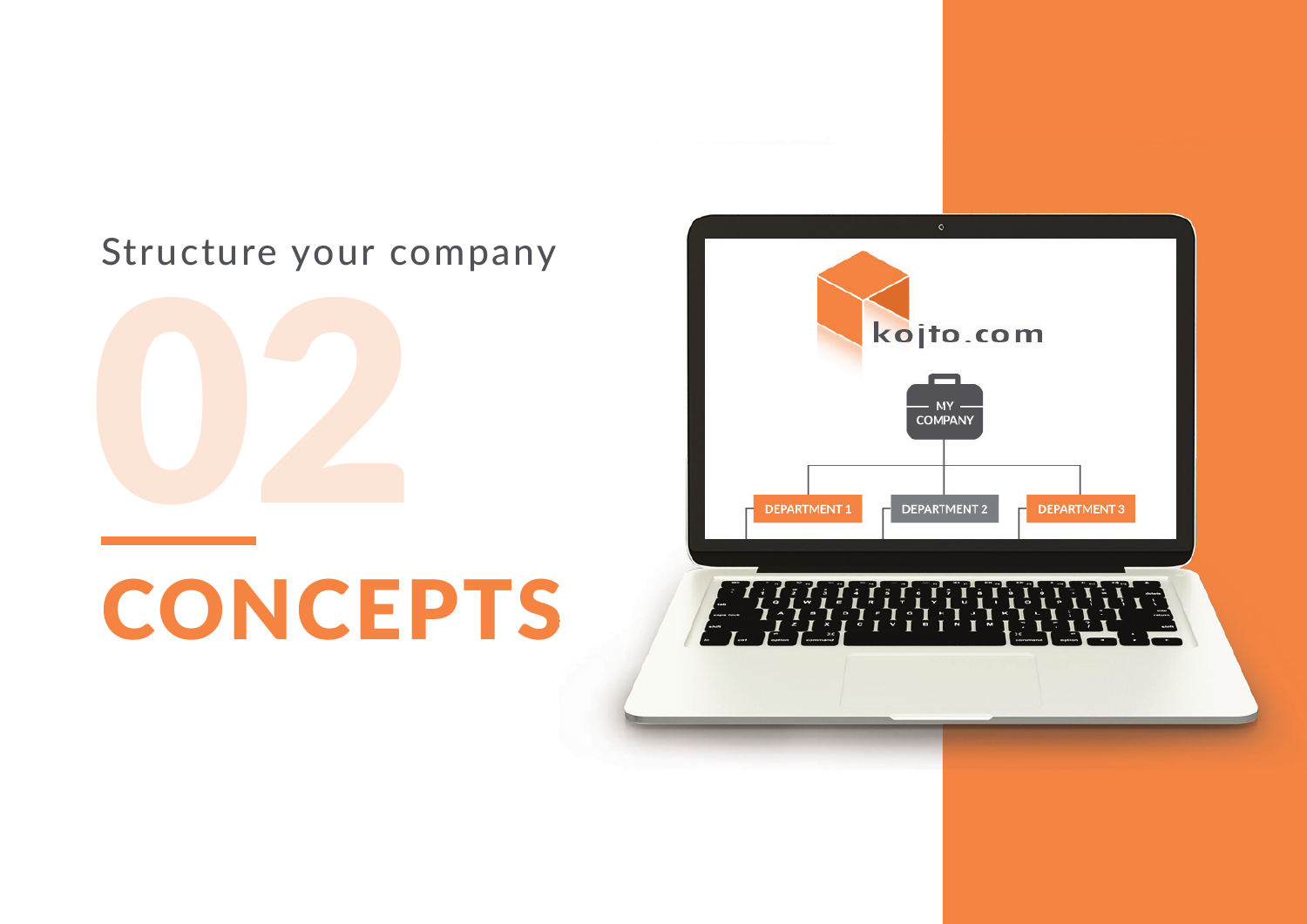#### BASIC CONCEPTS OF KOJTO.COM



- The kojto.com platform
- **Companies** 3
- 4

2

- Data and Action access
- 5

The structure of the company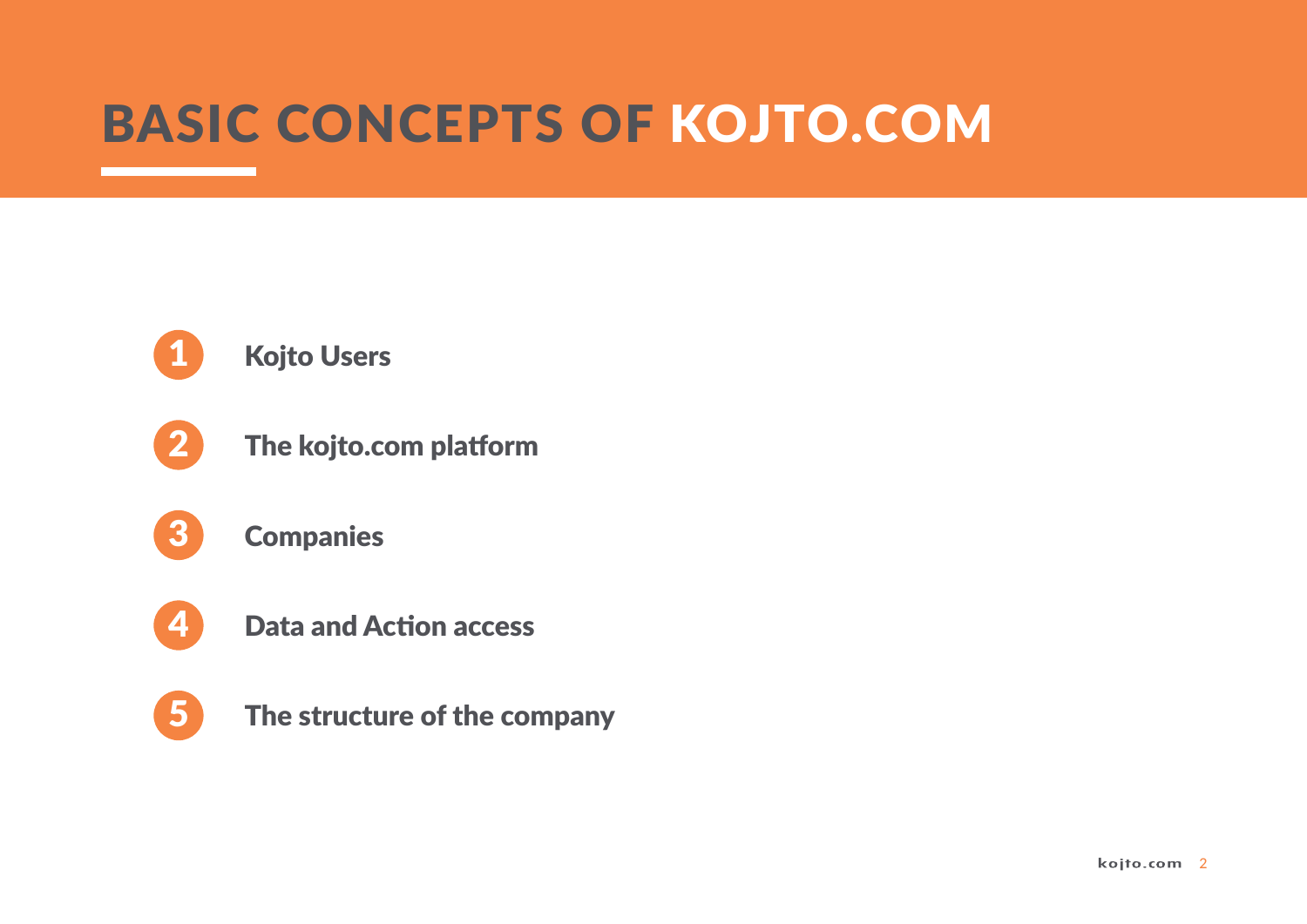### THE KOJTO.COM PLATFORM





Every user of kojto.com has his/her individual kojto.com user account. This is the persons ID card for the platform. Companies have a different type of account that enables them to use an individual database and file storage space.

A Kojto Company Account belongs to a company or another organisation.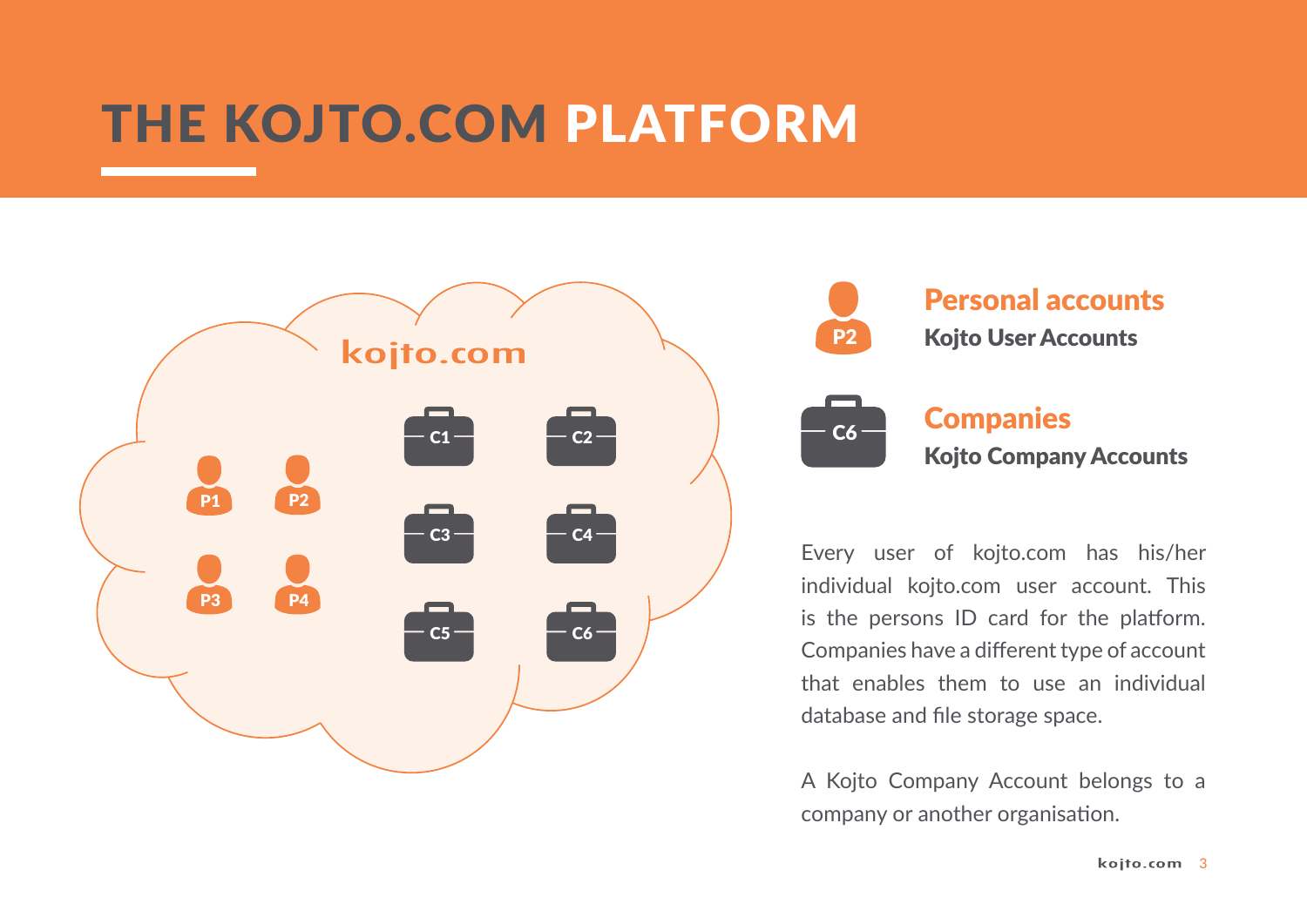#### LINKING KOJTO USERS TO COMPANIES



Every Company has a link with at least one Kojto User acting as Administrator.

The same **Kojto User** can be linked to other companies and have there different roles e.g. Guest or PowerUser.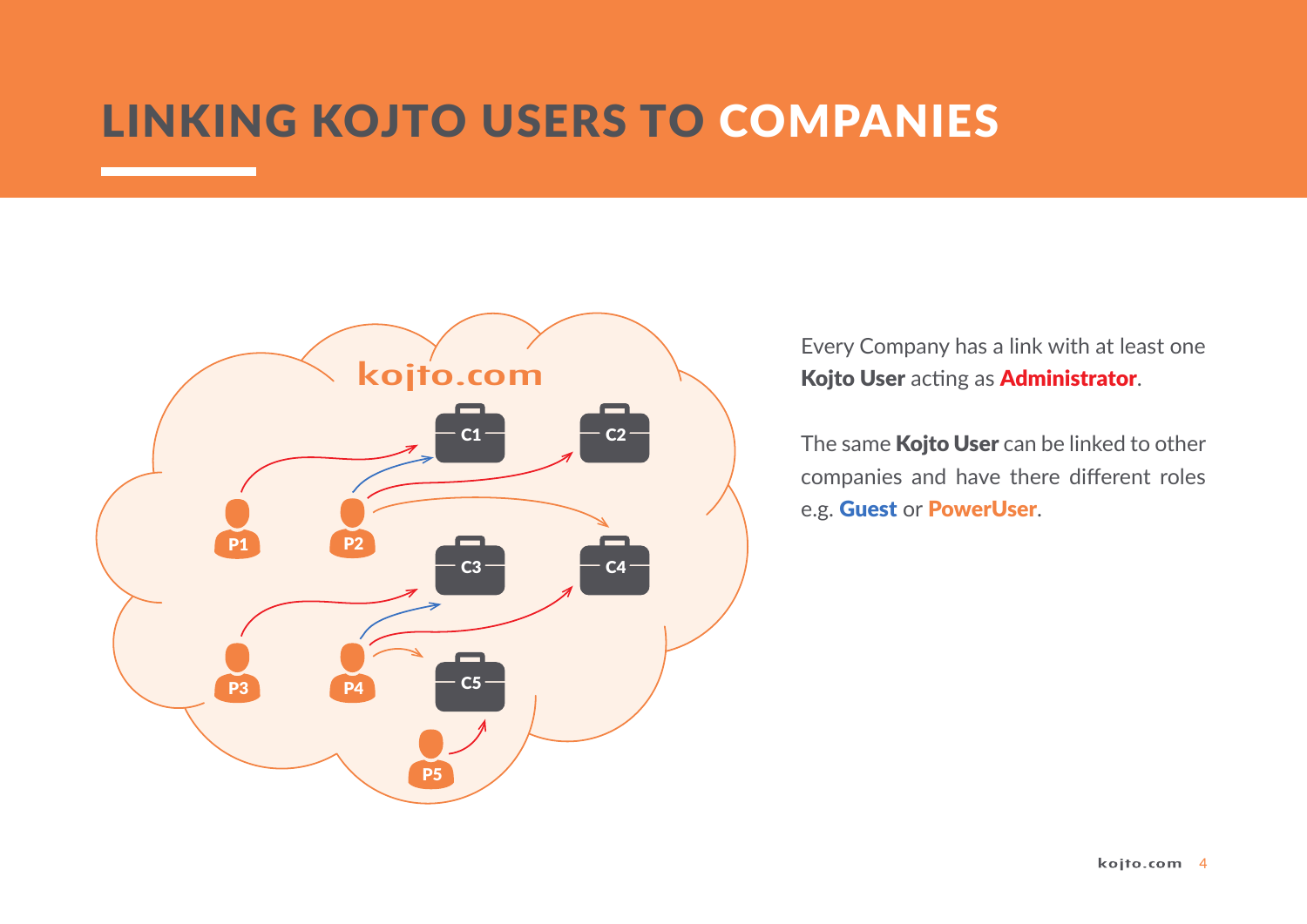#### COMPANY USERS



P4 KOJTO USER When a **Kojto User** is linked to a company, Kojto automatically creates a Company User.

*Example: an artist (Kojto User) can perform different roles (Company Users) in different films (Companies).*

The Administrator of a Company can assign to every Company User Data access rights and Action access rights.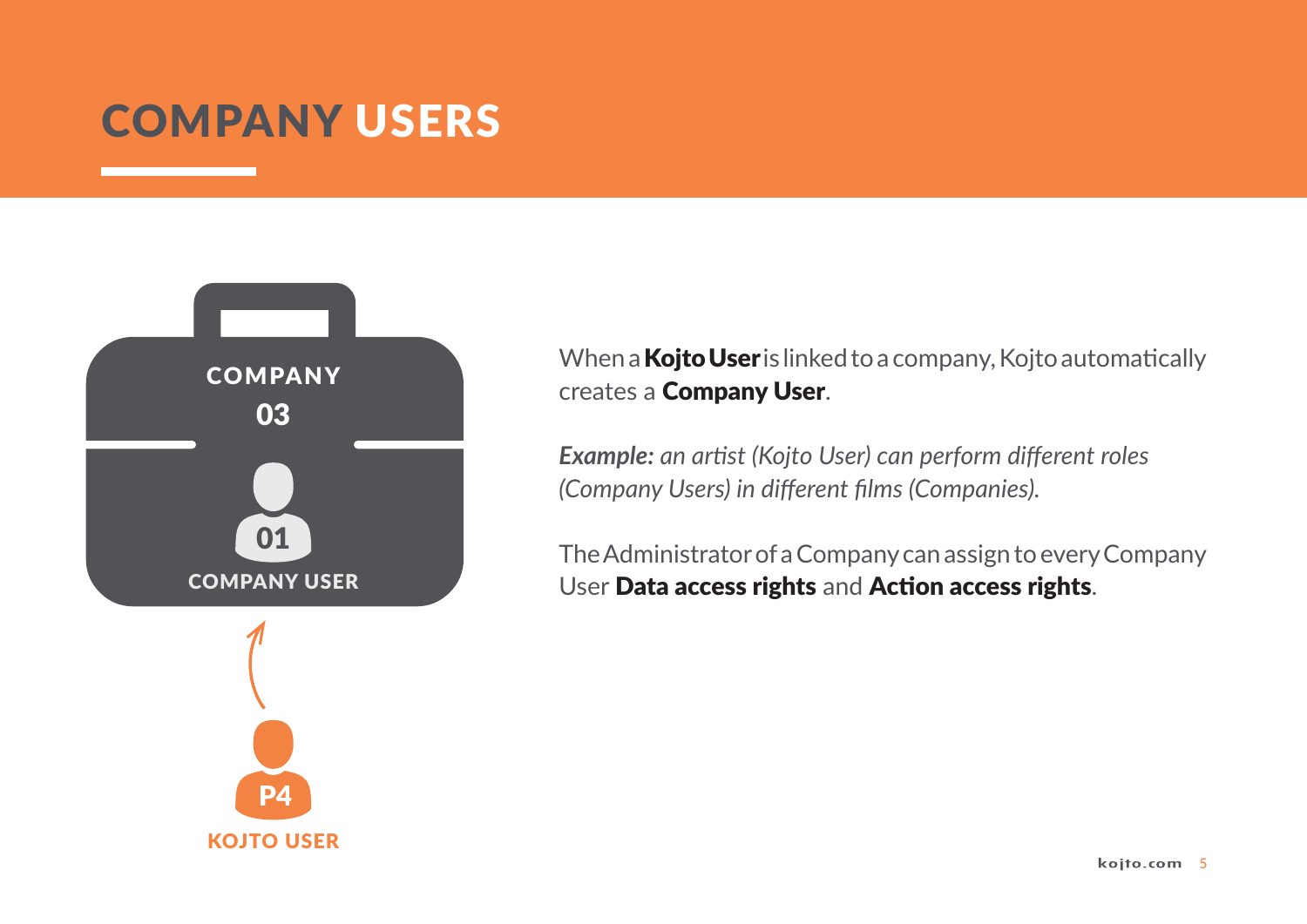

# DATA AND ACTION ACCESS

What a Kojto User can do in a company is determined by two things. Which data (Data Access) can he access and what actions (Action Access) can he perform with these data.

#### *Example:*

A user has access to all projects but can create only offers. A different user has access to only one project but can create offers, contracts *and invoices.*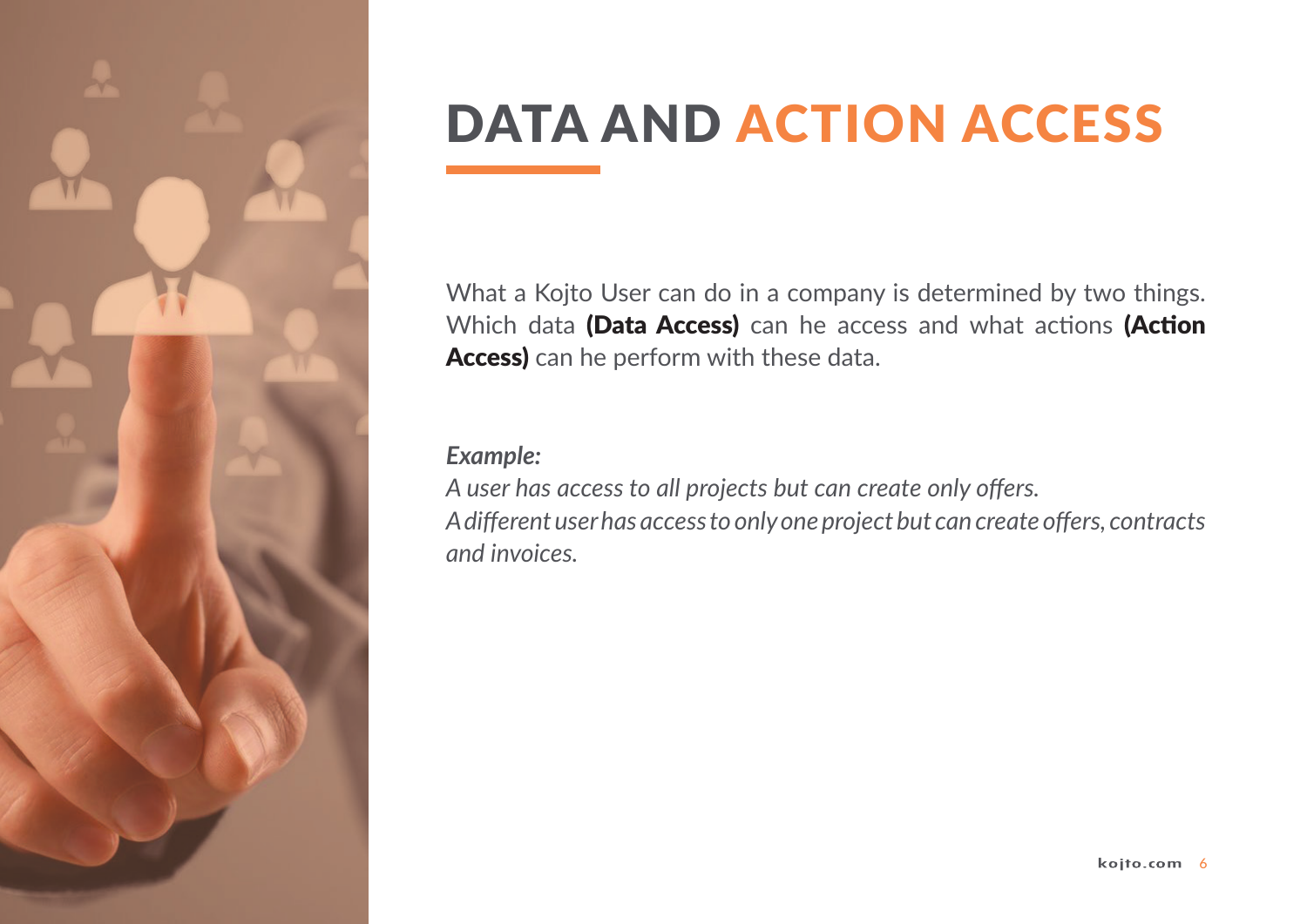#### STRUCTURE A COMPANY

**In order to manage a company it must be subdivided.** 

**Every single subdivision can be organised and individually monitored.**

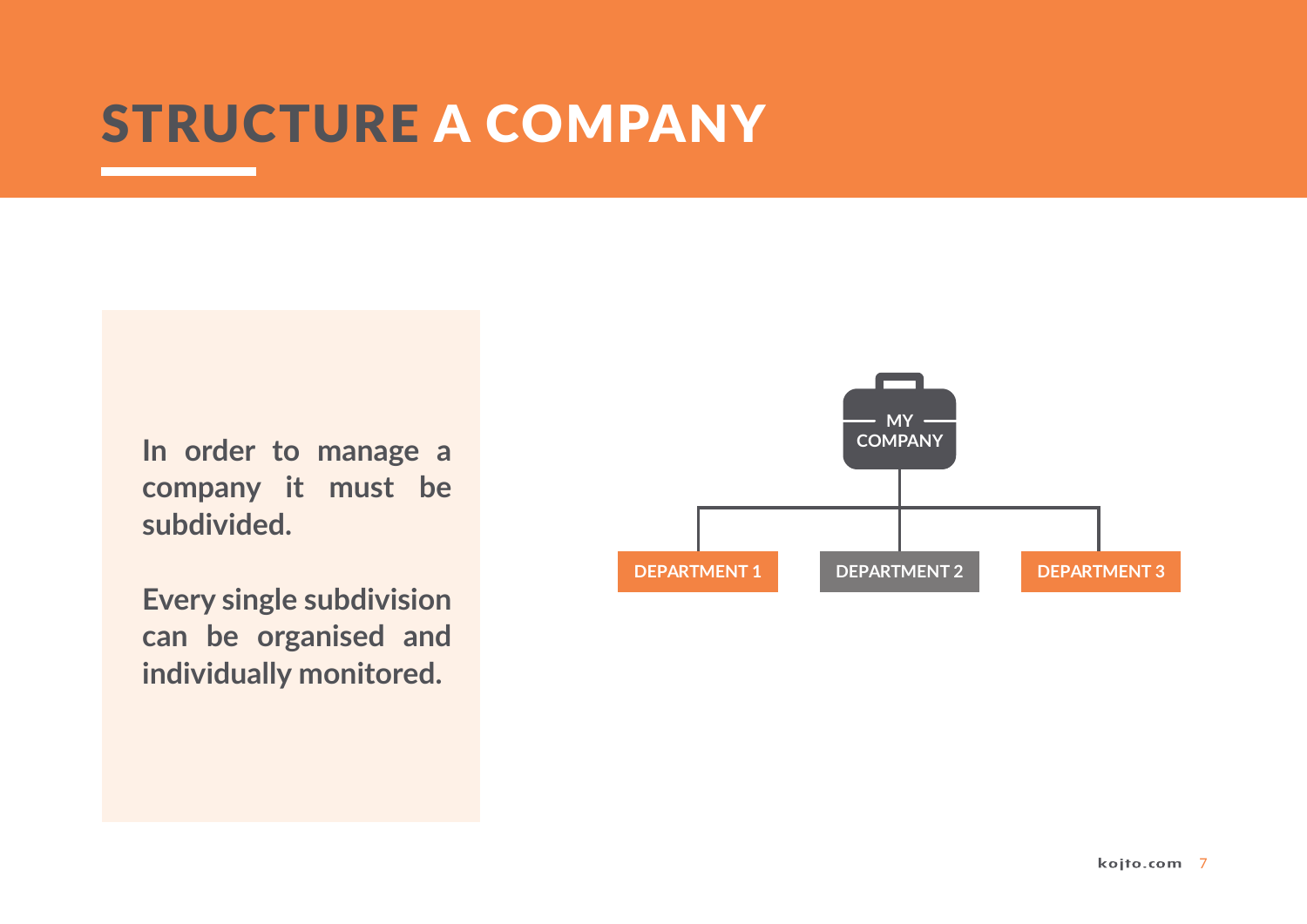## MORE STRUCTURE

**One level of subdivision is not enough in many cases.** 

**A hierarchy of subdivisions is required.**

**It allows you "by pressing a button" to see the big picture and to go into detail if required.**

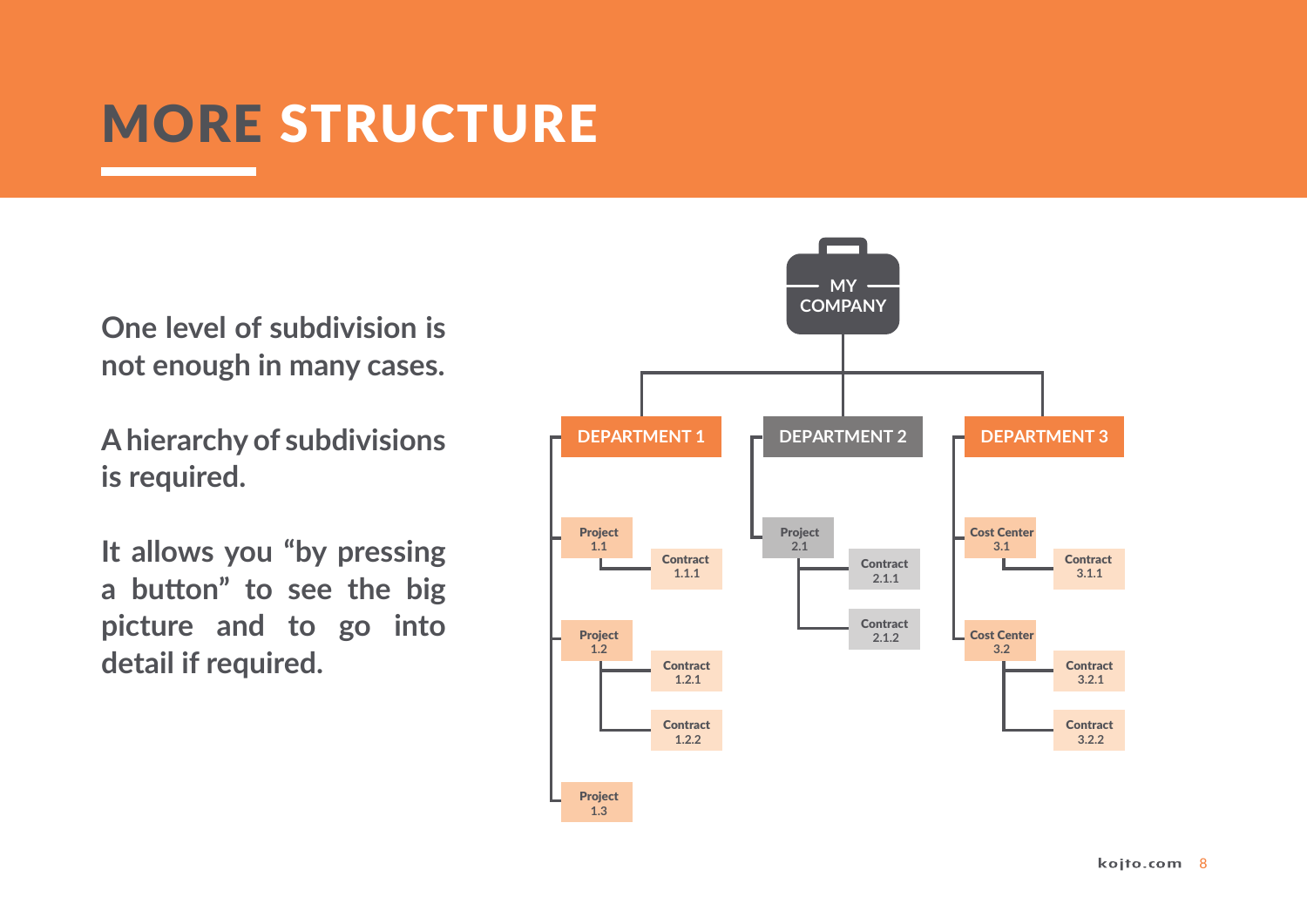## AT KOJTO WE USE FOLLOWING TERMS



First level of subdivision (e.g. Department) of a company is a Main Code (MC)



The second level of subdivision (e.g. Project) of a company is a Code (C)



The third level of subdivision (e.g. Contract) of a company is a Subcode (SC)

*It is reccomended that the third level in every hierarchical structure should represent a contractual relationship.*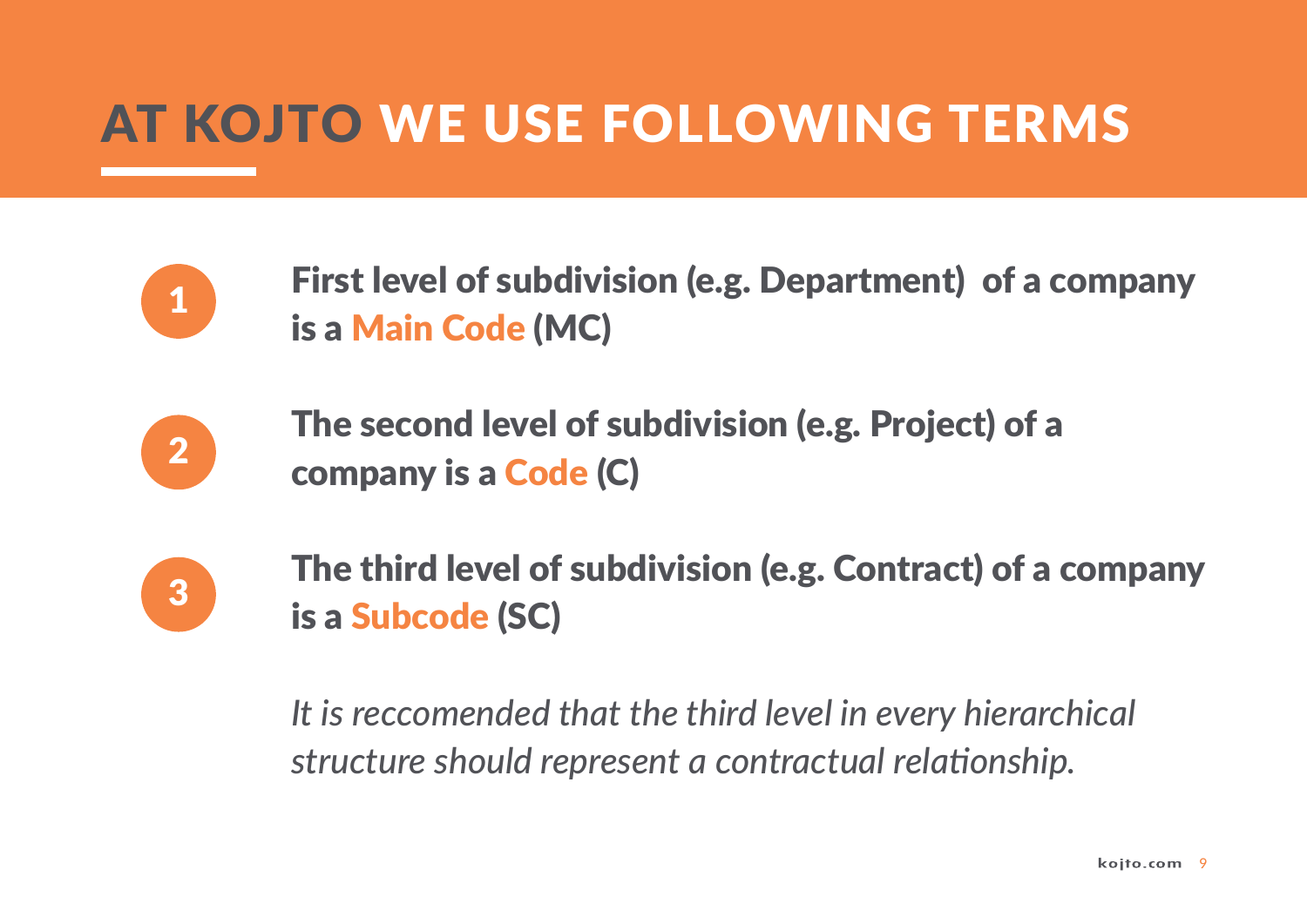## HOW TO USE THE STRUCTURE?

After the company structure is set we are able to hook following information to it:

- · Revenue & Expense
- · Cash Flow
- · Data Access rights
- · Documents
- · Work time of Employees
- · Usage of Assets (e.g. Mileage log of a car)

Based on the already structured data we can generate different reports that will give us a real time picture what is going on in the company.